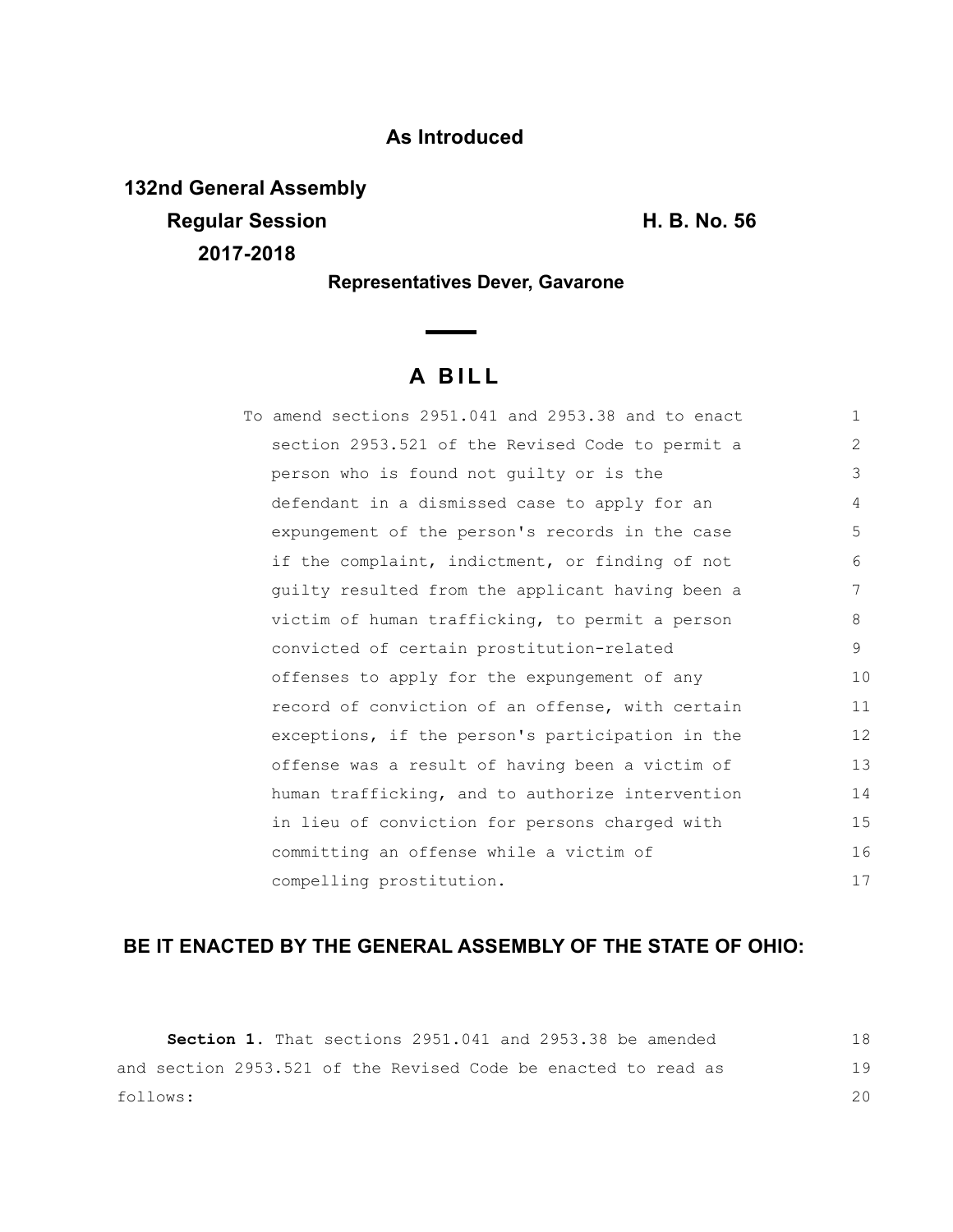**Sec. 2951.041.** (A)(1) If an offender is charged with a criminal offense, including but not limited to a violation of section 2913.02, 2913.03, 2913.11, 2913.21, 2913.31, or 2919.21 of the Revised Code, and the court has reason to believe that drug or alcohol usage by the offender was a factor leading to the criminal offense with which the offender is charged or that, at the time of committing that offense, the offender had a mental illness, was a person with an intellectual disability, or was a victim of a violation of section 2905.32 or 2907.21 of the Revised Code and that the mental illness, status as a person with an intellectual disability, or fact that the offender was a victim of a violation of section 2905.32 or 2907.21 of the Revised Code was a factor leading to the offender's criminal behavior, the court may accept, prior to the entry of a guilty plea, the offender's request for intervention in lieu of conviction. The request shall include a statement from the offender as to whether the offender is alleging that drug or alcohol usage by the offender was a factor leading to the criminal offense with which the offender is charged or is alleging that, at the time of committing that offense, the offender had a mental illness, was a person with an intellectual disability, or was a victim of a violation of section 2905.32 or 2907.21 of the Revised Code and that the mental illness, status as a person with an intellectual disability, or fact that the offender was a victim of a violation of section 2905.32 or 2907.21 of the Revised Code was a factor leading to the criminal offense with which the offender is charged. The request also shall include a waiver of the defendant's right to a speedy trial, the preliminary hearing, the time period within which the grand jury may consider an indictment against the offender, and arraignment, unless the hearing, indictment, or arraignment has already occurred. The court may reject an offender's request 21 22 23 24 25 26 27 28 29 30 31 32 33 34 35 36 37 38 39 40 41 42 43 44 45 46 47 48 49 50 51 52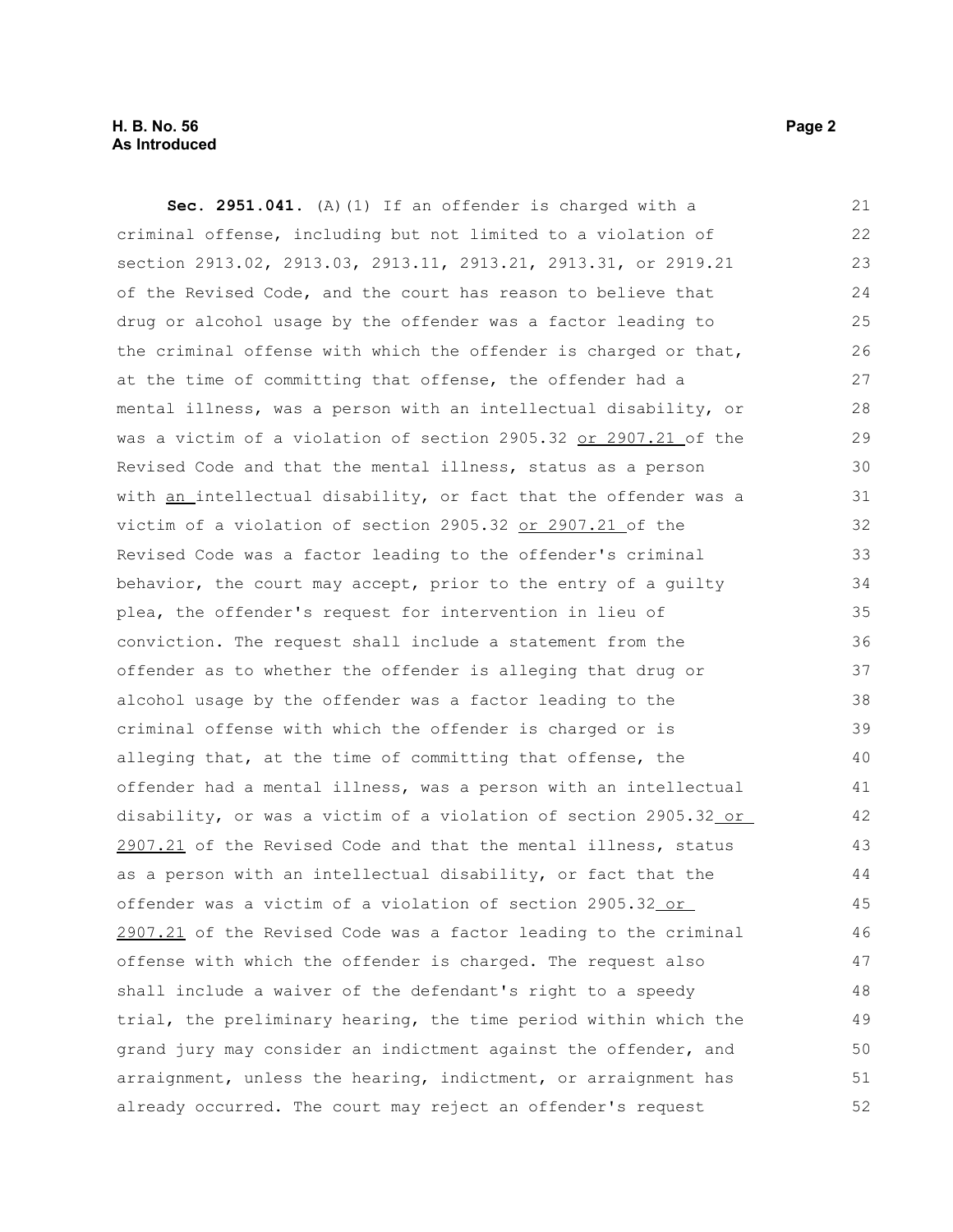#### **H. B. No. 56 Page 3 As Introduced**

without a hearing. If the court elects to consider an offender's request, the court shall conduct a hearing to determine whether the offender is eligible under this section for intervention in lieu of conviction and shall stay all criminal proceedings pending the outcome of the hearing. If the court schedules a hearing, the court shall order an assessment of the offender for the purpose of determining the offender's eligibility for intervention in lieu of conviction and recommending an appropriate intervention plan. 53 54 55 56 57 58 59 60 61

If the offender alleges that drug or alcohol usage by the offender was a factor leading to the criminal offense with which the offender is charged, the court may order that the offender be assessed by a community addiction services provider or a properly credentialed professional for the purpose of determining the offender's eligibility for intervention in lieu of conviction and recommending an appropriate intervention plan. The community addiction services provider or the properly credentialed professional shall provide a written assessment of the offender to the court.

(2) The victim notification provisions of division (C) of section 2930.06 of the Revised Code apply in relation to any hearing held under division (A)(1) of this section. 72 73 74

(B) An offender is eligible for intervention in lieu of conviction if the court finds all of the following: 75 76

(1) The offender previously has not been convicted of or pleaded guilty to a felony offense of violence or previously has been convicted of or pleaded guilty to any felony that is not an offense of violence and the prosecuting attorney recommends that the offender be found eligible for participation in intervention in lieu of treatment under this section, previously has not been 77 78 79 80 81 82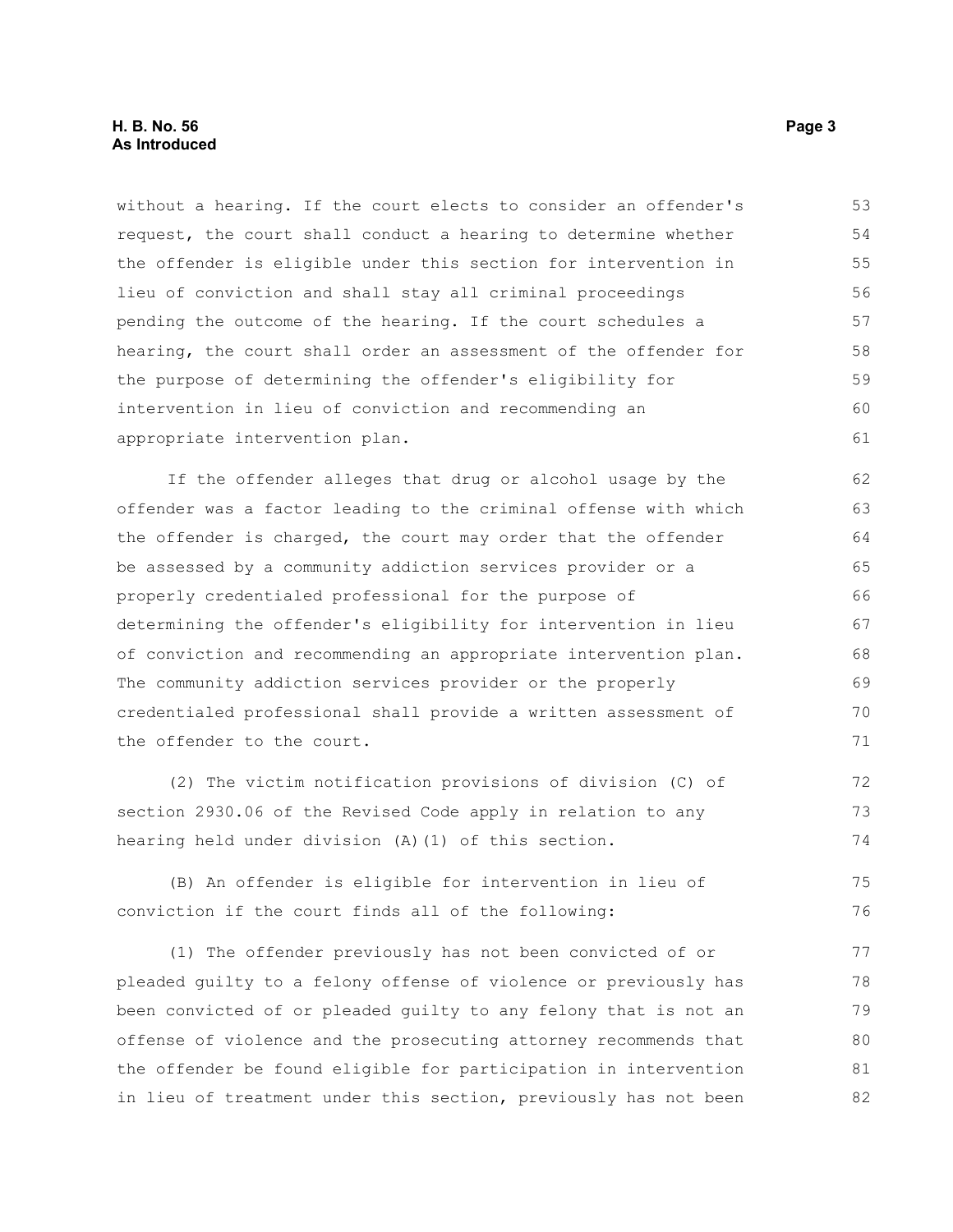#### **H. B. No. 56 Page 4 As Introduced**

through intervention in lieu of conviction under this section or any similar regimen, and is charged with a felony for which the court, upon conviction, would impose a community control sanction on the offender under division (B)(2) of section 2929.13 of the Revised Code or with a misdemeanor. 83 84 85 86 87

(2) The offense is not a felony of the first, second, or third degree, is not an offense of violence, is not a violation of division (A)(1) or (2) of section 2903.06 of the Revised Code, is not a violation of division (A)(1) of section 2903.08 of the Revised Code, is not a violation of division (A) of section 4511.19 of the Revised Code or a municipal ordinance that is substantially similar to that division, and is not an offense for which a sentencing court is required to impose a mandatory prison term, a mandatory term of local incarceration, or a mandatory term of imprisonment in a jail. 88 89  $90$ 91 92 93 94 95 96 97

(3) The offender is not charged with a violation of section 2925.02, 2925.04, or 2925.06 of the Revised Code, is not charged with a violation of section 2925.03 of the Revised Code that is a felony of the first, second, third, or fourth degree, and is not charged with a violation of section 2925.11 of the Revised Code that is a felony of the first, second, or third degree.

(4) If an offender alleges that drug or alcohol usage by the offender was a factor leading to the criminal offense with which the offender is charged, the court has ordered that the offender be assessed by a community addiction services provider or a properly credentialed professional for the purpose of determining the offender's eligibility for intervention in lieu of conviction and recommending an appropriate intervention plan, the offender has been assessed by a community addiction services 105 106 107 108 109 110 111 112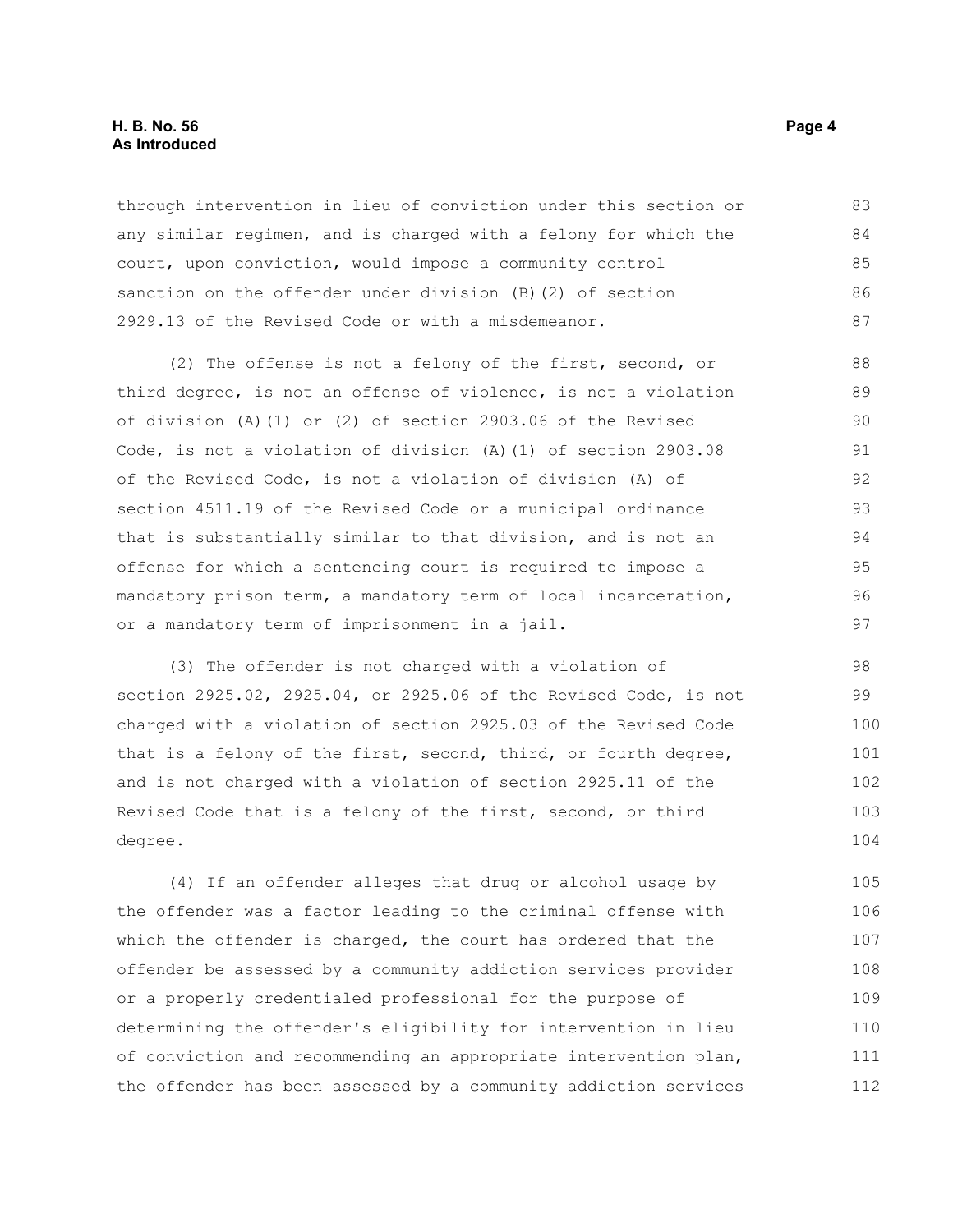provider of that nature or a properly credentialed professional in accordance with the court's order, and the community addiction services provider or properly credentialed professional has filed the written assessment of the offender with the court. 113 114 115 116 117

(5) If an offender alleges that, at the time of committing the criminal offense with which the offender is charged, the offender had a mental illness, was a person with an intellectual disability, or was a victim of a violation of section 2905.32 or 2907.21 of the Revised Code and that the mental illness, status as a person with an intellectual disability, or fact that the offender was a victim of a violation of section 2905.32 or 2907.21 of the Revised Code was a factor leading to that offense, the offender has been assessed by a psychiatrist, psychologist, independent social worker, licensed professional clinical counselor, or independent marriage and family therapist for the purpose of determining the offender's eligibility for intervention in lieu of conviction and recommending an appropriate intervention plan. 118 119 120 121 122 123 124 125 126 127 128 129 130 131

(6) The offender's drug usage, alcohol usage, mental illness, or intellectual disability, or the fact that the offender was a victim of a violation of section 2905.32 or 2907.21 of the Revised Code, whichever is applicable, was a factor leading to the criminal offense with which the offender is charged, intervention in lieu of conviction would not demean the seriousness of the offense, and intervention would substantially reduce the likelihood of any future criminal activity. 132 133 134 135 136 137 138 139 140

(7) The alleged victim of the offense was not sixty-five years of age or older, permanently and totally disabled, under 141 142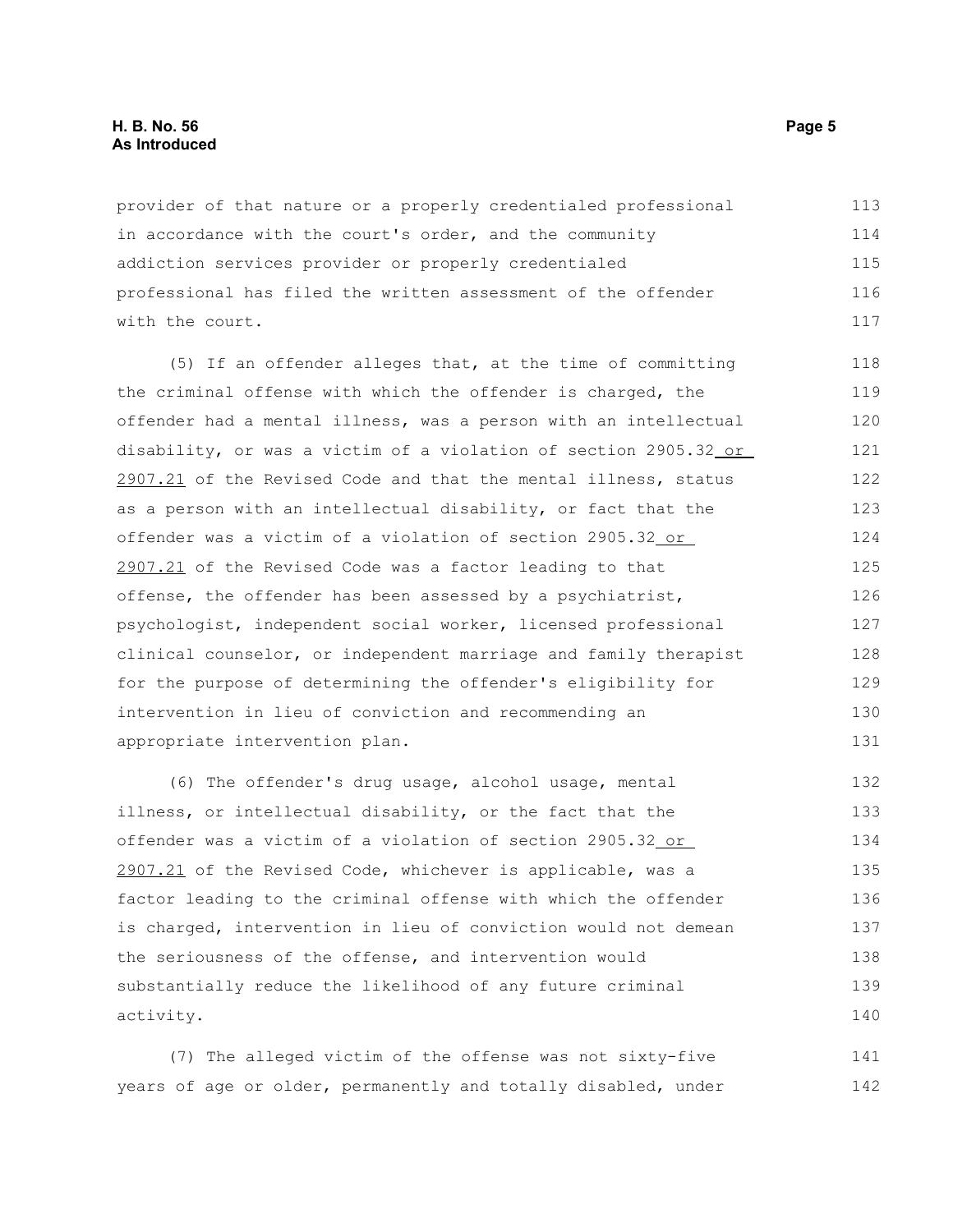| officer's official duties at the time of the alleged offense.    | 144 |
|------------------------------------------------------------------|-----|
| (8) If the offender is charged with a violation of section       | 145 |
| 2925.24 of the Revised Code, the alleged violation did not       | 146 |
| result in physical harm to any person, and the offender          | 147 |
| previously has not been treated for drug abuse.                  | 148 |
| (9) The offender is willing to comply with all terms and         | 149 |
| conditions imposed by the court pursuant to division (D) of this | 150 |
| section.                                                         | 151 |
| (10) The offender is not charged with an offense that            | 152 |
| would result in the offender being disqualified under Chapter    | 153 |
| 4506. of the Revised Code from operating a commercial motor      | 154 |
| vehicle or would subject the offender to any other sanction      | 155 |
| under that chapter.                                              | 156 |
| (C) At the conclusion of a hearing held pursuant to              | 157 |
| division (A) of this section, the court shall enter its          | 158 |
| determination as to whether the offender is eligible for         | 159 |
| intervention in lieu of conviction and as to whether to grant    | 160 |
| the offender's request. If the court finds under division (B) of | 161 |
| this section that the offender is eligible for intervention in   | 162 |
| lieu of conviction and grants the offender's request, the court  | 163 |
| shall accept the offender's plea of guilty and waiver of the     | 164 |
| defendant's right to a speedy trial, the preliminary hearing,    | 165 |
| the time period within which the grand jury may consider an      | 166 |
| indictment against the offender, and arraignment, unless the     | 167 |
| hearing, indictment, or arraignment has already occurred. In     | 168 |
| addition, the court then may stay all criminal proceedings and   | 169 |
| order the offender to comply with all terms and conditions       | 170 |
| imposed by the court pursuant to division (D) of this section.   | 171 |
| If the court finds that the offender is not eligible or does not | 172 |

thirteen years of age, or a peace officer engaged in the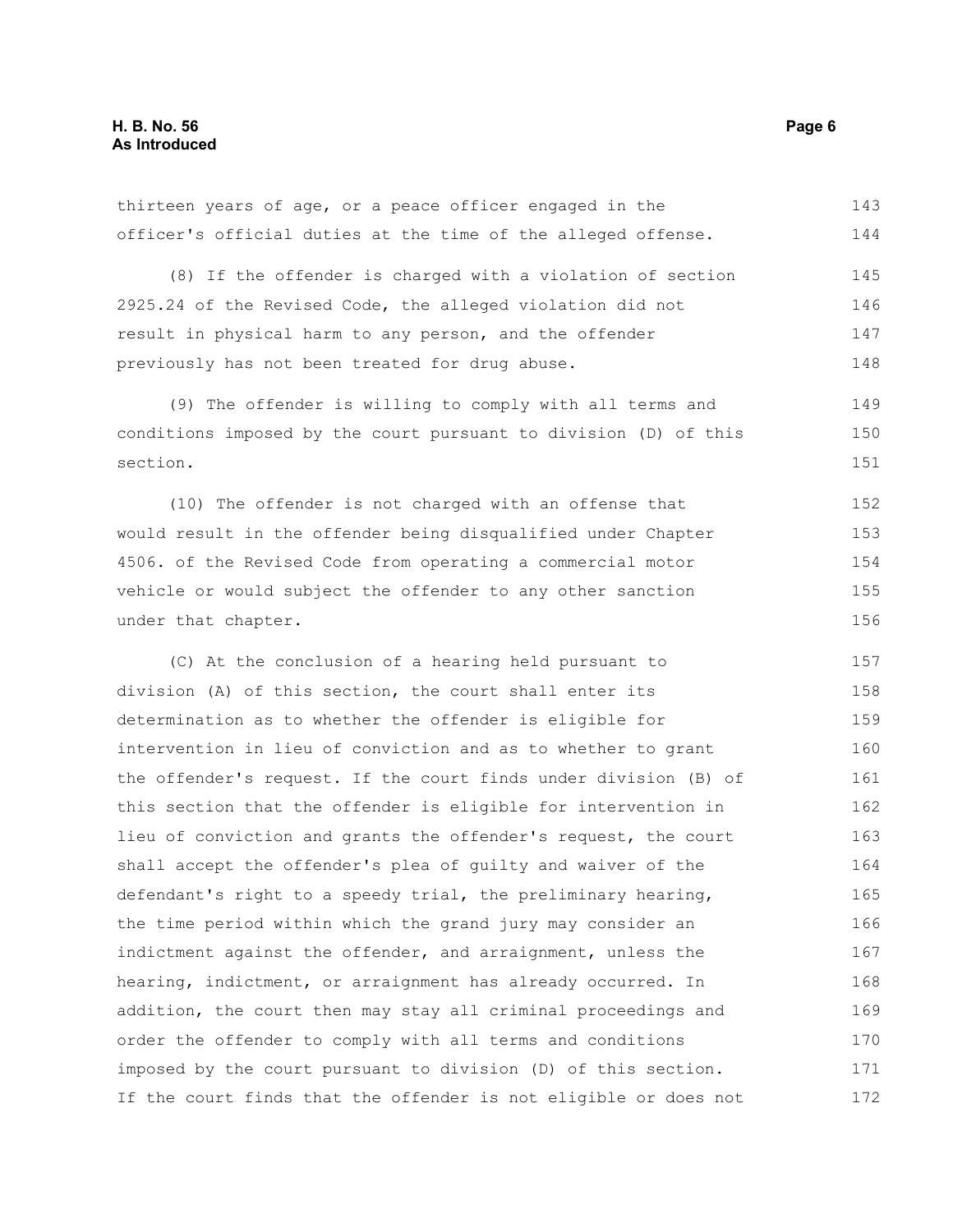#### **H. B. No. 56 Page 7 As Introduced**

grant the offender's request, the criminal proceedings against the offender shall proceed as if the offender's request for intervention in lieu of conviction had not been made. 173 174 175

(D) If the court grants an offender's request for intervention in lieu of conviction, the court shall place the offender under the general control and supervision of the county probation department, the adult parole authority, or another appropriate local probation or court services agency, if one exists, as if the offender was subject to a community control sanction imposed under section 2929.15, 2929.18, or 2929.25 of the Revised Code. The court shall establish an intervention plan for the offender. The terms and conditions of the intervention plan shall require the offender, for at least one year from the date on which the court grants the order of intervention in lieu of conviction, to abstain from the use of illegal drugs and alcohol, to participate in treatment and recovery support services, and to submit to regular random testing for drug and alcohol use and may include any other treatment terms and conditions, or terms and conditions similar to community control sanctions, which may include community service or restitution, that are ordered by the court. 176 177 178 179 180 181 182 183 184 185 186 187 188 189 190 191 192 193

(E) If the court grants an offender's request for intervention in lieu of conviction and the court finds that the offender has successfully completed the intervention plan for the offender, including the requirement that the offender abstain from using illegal drugs and alcohol for a period of at least one year from the date on which the court granted the order of intervention in lieu of conviction, the requirement that the offender participate in treatment and recovery support services, and all other terms and conditions ordered by the court, the court shall dismiss the proceedings against the 194 195 196 197 198 199 200 201 202 203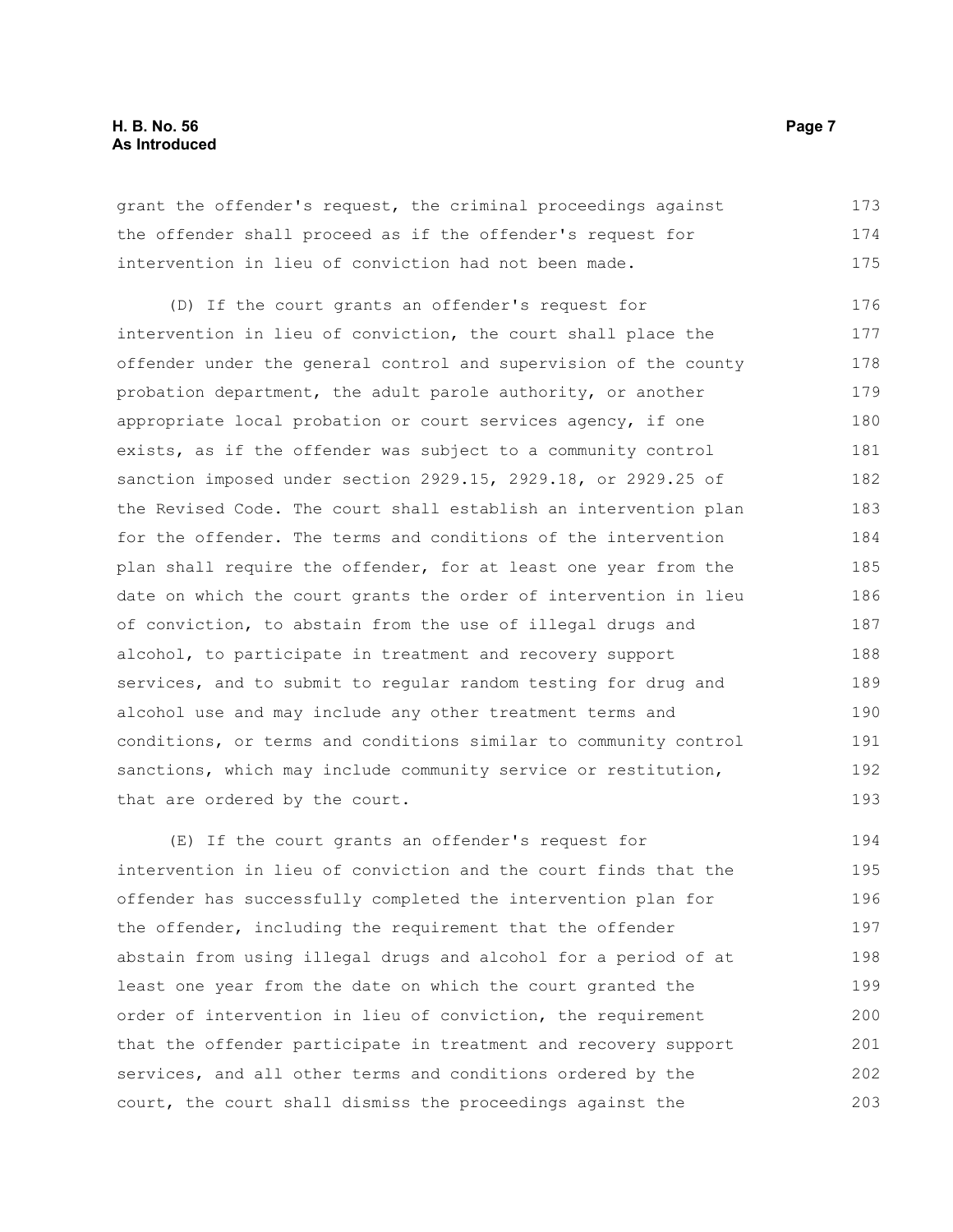offender. Successful completion of the intervention plan and period of abstinence under this section shall be without adjudication of guilt and is not a criminal conviction for purposes of any disqualification or disability imposed by law and upon conviction of a crime, and the court may order the sealing of records related to the offense in question in the manner provided in sections 2953.31 to 2953.36 of the Revised Code. 204 205 206 207 208 209 210 211

(F) If the court grants an offender's request for intervention in lieu of conviction and the offender fails to comply with any term or condition imposed as part of the intervention plan for the offender, the supervising authority for the offender promptly shall advise the court of this failure, and the court shall hold a hearing to determine whether the offender failed to comply with any term or condition imposed as part of the plan. If the court determines that the offender has failed to comply with any of those terms and conditions, it shall enter a finding of guilty and shall impose an appropriate sanction under Chapter 2929. of the Revised Code. If the court sentences the offender to a prison term, the court, after consulting with the department of rehabilitation and correction regarding the availability of services, may order continued court-supervised activity and treatment of the offender during the prison term and, upon consideration of reports received from the department concerning the offender's progress in the program of activity and treatment, may consider judicial release under section 2929.20 of the Revised Code. 212 213 214 215 216 217 218 219 220 221 222 223 224 225 226 227 228 229 230

(G) As used in this section:

(1) "Community addiction services provider" has the same meaning as in section 5119.01 of the Revised Code. 232 233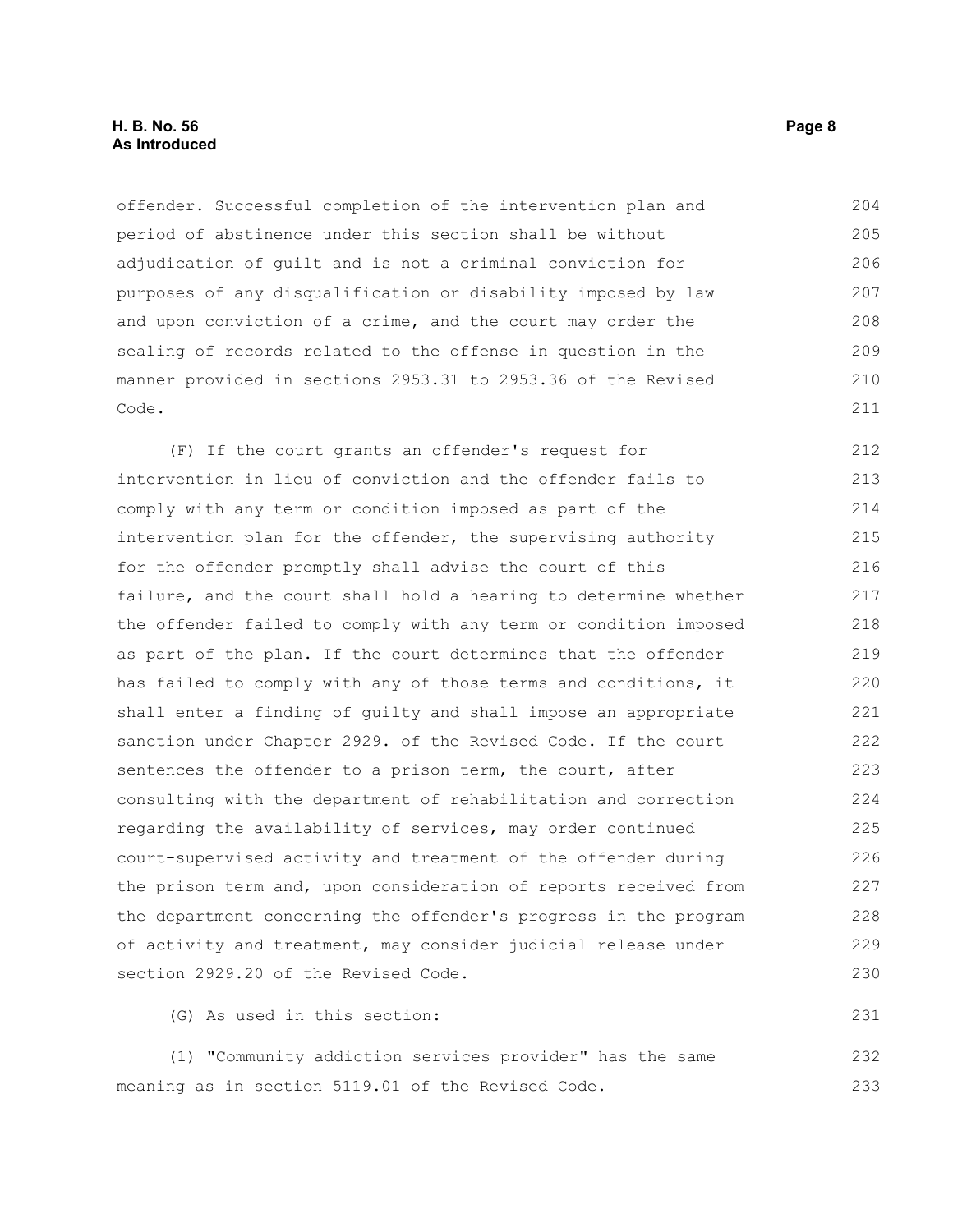| (2) "Community control sanction" has the same meaning as        | 234 |
|-----------------------------------------------------------------|-----|
| in section 2929.01 of the Revised Code.                         | 235 |
| (3) "Intervention in lieu of conviction" means any court-       | 236 |
| supervised activity that complies with this section.            | 237 |
| (4) "Intellectual disability" has the same meaning as in        | 238 |
| section 5123.01 of the Revised Code.                            | 239 |
| (5) "Peace officer" has the same meaning as in section          | 240 |
| 2935.01 of the Revised Code.                                    | 241 |
| (6) "Mental illness" and "psychiatrist" have the same           | 242 |
| meanings as in section 5122.01 of the Revised Code.             | 243 |
| (7) "Psychologist" has the same meaning as in section           | 244 |
| 4732.01 of the Revised Code.                                    | 245 |
| Sec. 2953.38. (A) As used in this section:                      | 246 |
| (1) "Expunge" means to destroy, delete, or erase a record       | 247 |
| as appropriate for the record's physical or electronic form or  | 248 |
| characteristic so that the record is permanently irretrievable. | 249 |
| (2) "Prosecutor" has the same meaning as in section             | 250 |
| 2953.31 of the Revised Code.                                    | 251 |
| (3) "Record of conviction" means the any record related to      | 252 |
| a conviction of or plea of guilty to an offense.                | 253 |
| (4) "Victim of human trafficking" means a person who is or      | 254 |
| was a victim of a violation of section 2905.32 of the Revised   | 255 |
| Code, regardless of whether anyone has been convicted of a      | 256 |
| violation of that section or of any other section for           | 257 |
| victimizing the person.                                         | 258 |
| (B) Any person who is or was convicted of a violation of        | 259 |
| section 2907.24, 2907.241, or 2907.25 of the Revised Code may   | 260 |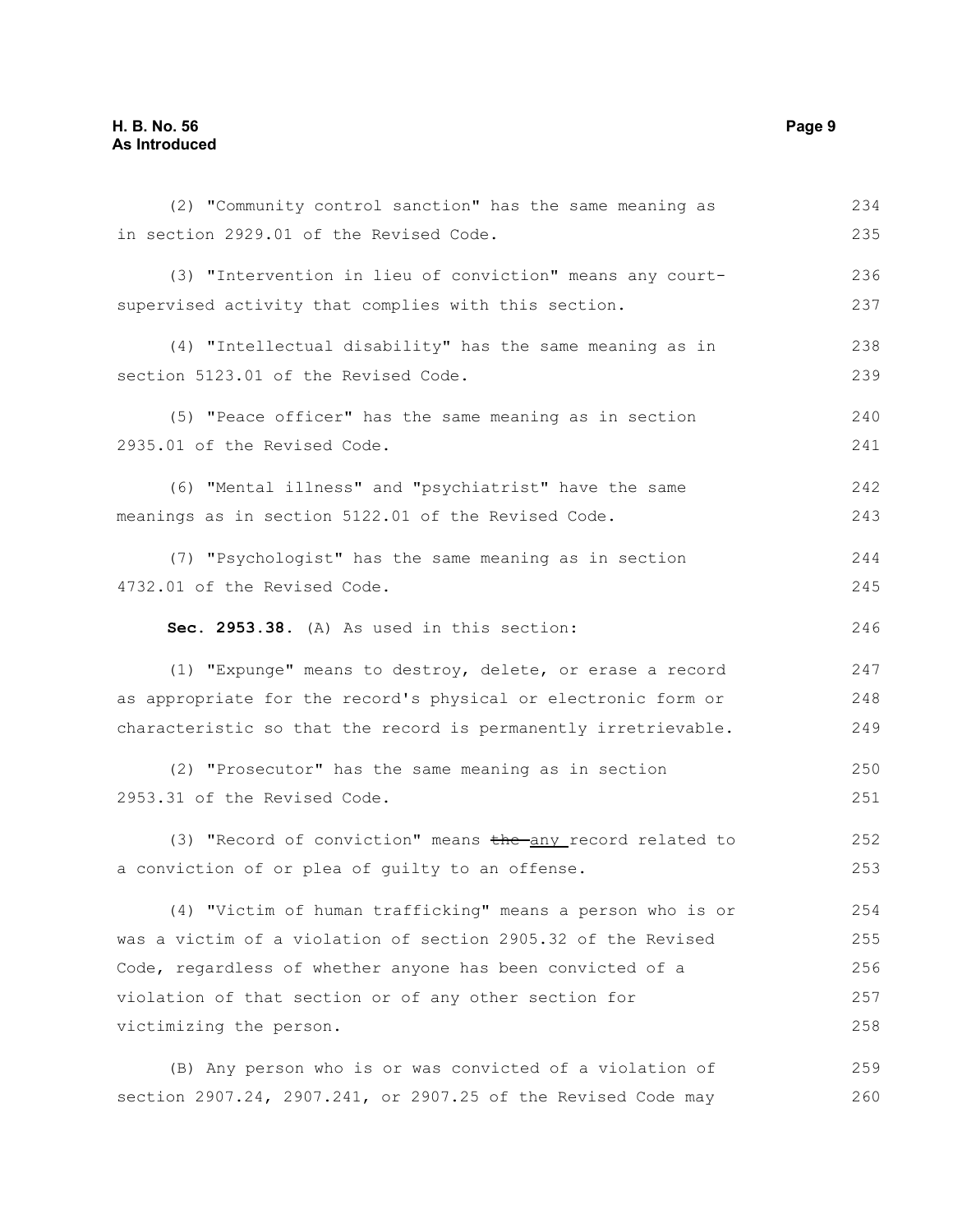apply to the sentencing court for the expungement of the any record of conviction, other than a record of a conviction specified in section 2953.36 of the Revised Code, if the person's participation in the offense was a result of the person having been a victim of human trafficking. The person may file the application at any time. The application may request an order to expunge the record of conviction for more than one offense, but if it does, the court shall consider the request for each offense separately as if a separate application had been made for each offense and all references in divisions (B) to (H) of this section to "the offense" or "that offense" mean each of those offenses that are the subject of the application. The application shall do all of the following: (1) Identify the applicant, the offense for which the expungement is sought, the date of the conviction of that offense, and the court in which the conviction occurred; (2) Describe the evidence and provide copies of any documentation showing that the person is entitled to relief under this section; (3) Include a request for expungement of the record of conviction of that offense under this section. (C) The court may deny an application made under division (B) of this section if it finds that the application fails to assert grounds on which relief may be granted. (D) If the court does not deny an application under division (C) of this section, it shall set a date for a hearing and shall notify the prosecutor for the case from which the record of conviction resulted of the hearing on the application. The prosecutor may object to the granting of the application by 261 262 263 264 265 266 267 268 269 270 271 272 273 274 275 276 277 278 279 280 281 282 283 284 285 286 287 288 289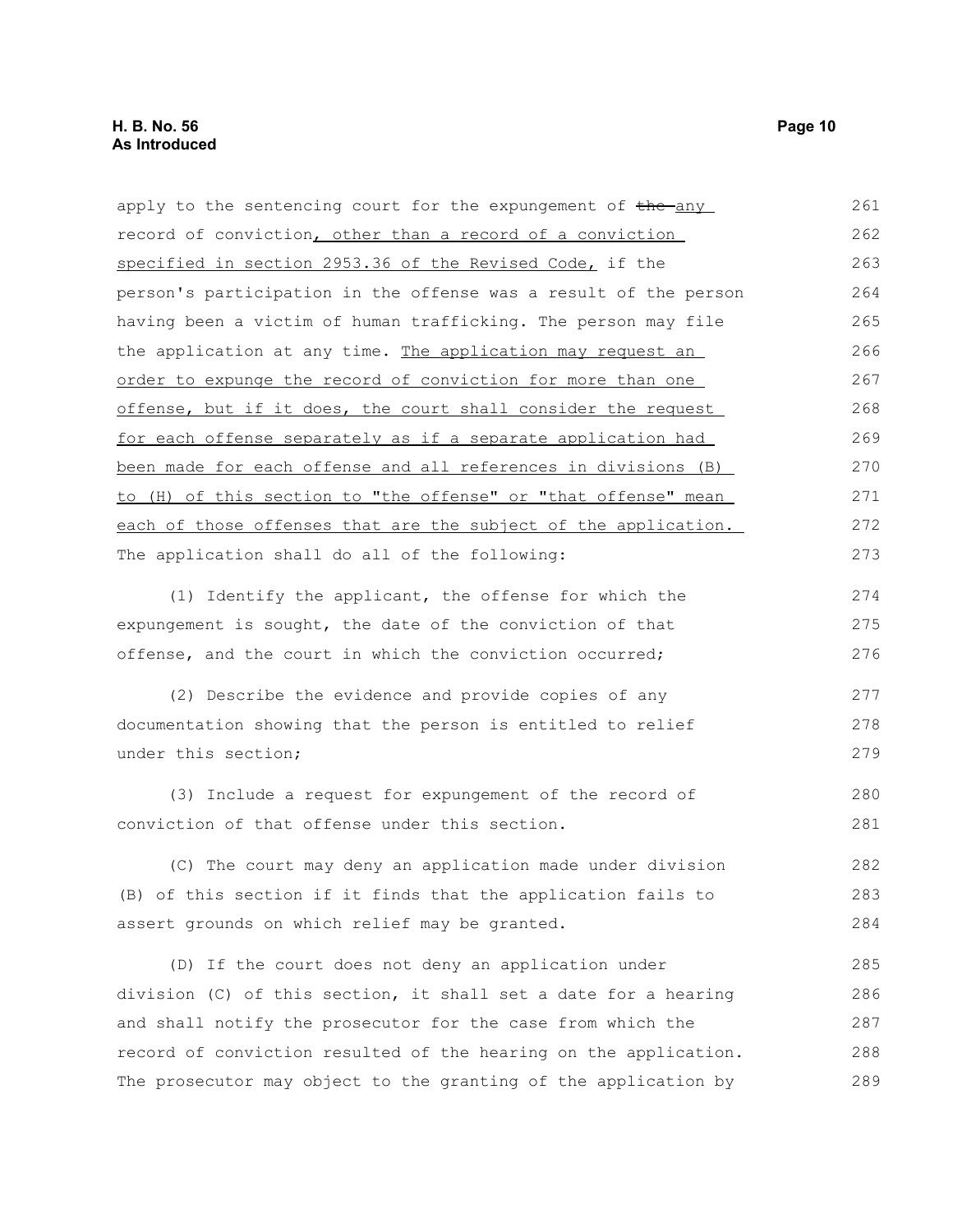filing an objection with the court prior to the date set for the hearing. The prosecutor shall specify in the objection the reasons for believing a denial of the application is justified. The court may direct its regular probation officer, a state probation officer, or the department of probation of the county in which the applicant resides to make inquiries and written reports as the court requires concerning the applicant. 290 291 292 293 294 295 296

(E) At the hearing held under division (D) of this section, the court shall do both of the following: 297 298

(1) If the prosecutor has filed an objection, consider the reasons against granting the application specified by the prosecutor in the objection; 299 300 301

(2) Determine whether the applicant has demonstrated by a preponderance of the evidence that the applicant's participation in the offense was a result of having been a victim of human trafficking. 302 303 304 305

(F) If after a hearing the court finds that the applicant has demonstrated by a preponderance of the evidence that the applicant's participation in the offense that is the subject of the application was the result of the applicant having been a victim of human trafficking, the court shall grant the application and order that the record of conviction be expunged. 306 307 308 309 310 311

(G)(1) The court shall send notice of the order of expungement to each public office or agency that the court has reason to believe may have an official record pertaining to the case if the court, after complying with division (E) of this section, determines both of the following: 312 313 314 315 316

(a) That the applicant has been convicted of a violation of section 2907.24, 2907.241, or 2907.25 of the Revised Code; 317 318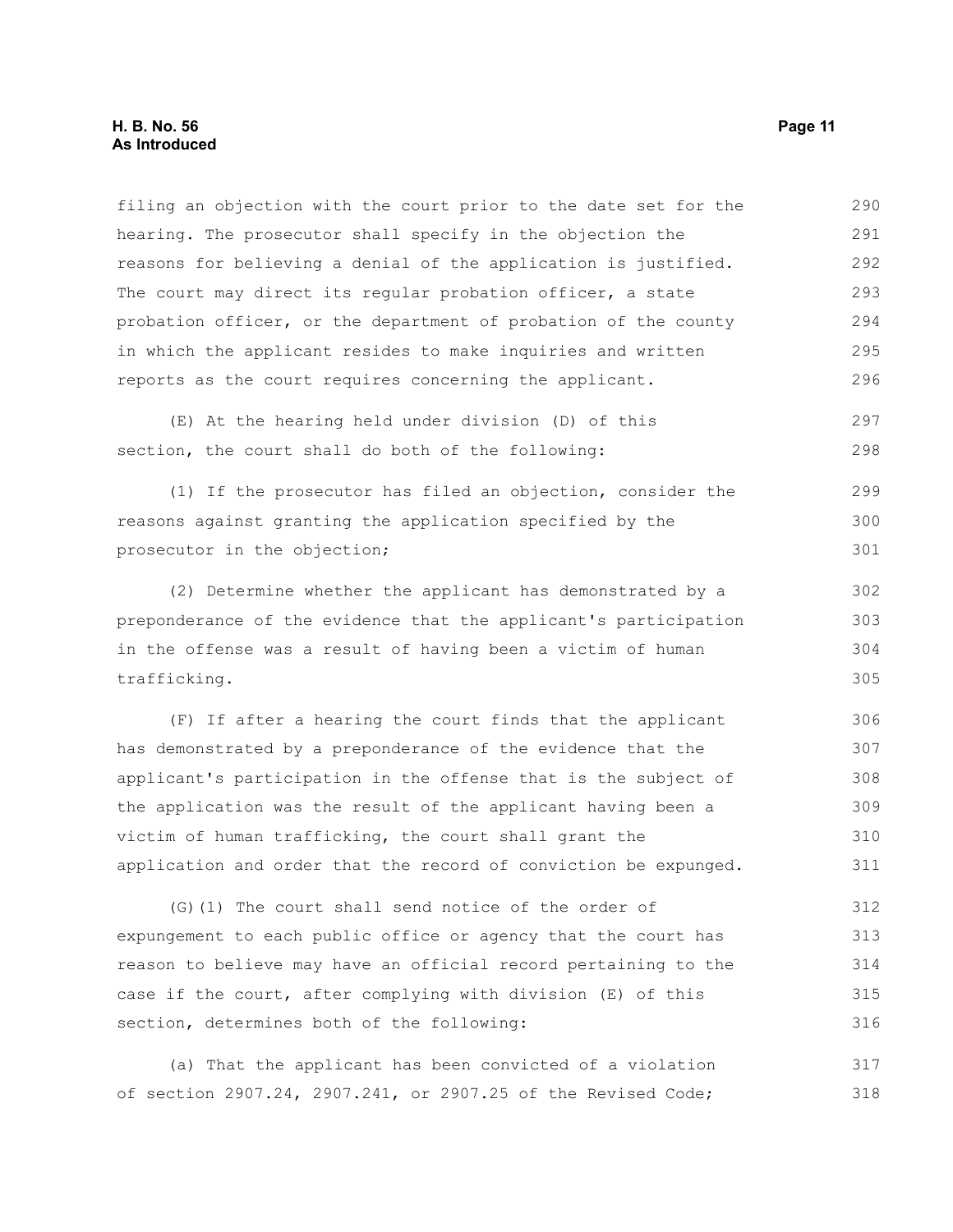#### **H. B. No. 56 Page 12 As Introduced**

(b) That the interests of the applicant in having the records pertaining to the applicant's conviction expunged are not outweighed by any legitimate needs of the government to maintain those records. 319 320 321 322

(2) The proceedings in the case that is the subject of an order issued under division (F) of this section shall be considered not to have occurred and the conviction of the person who is the subject of the proceedings shall be expunged. The record of the conviction shall not be used for any purpose, including, but not limited to, a criminal records check under section 109.572 of the Revised Code. The applicant may, and the court shall, reply that no record exists with respect to the applicant upon any inquiry into the matter. 323 324 325 326 327 328 329 330 331

(H) Upon the filing of an application under this section, the applicant, unless indigent, shall pay a fee of fifty dollars. The court shall pay thirty dollars of the fee into the state treasury and shall pay twenty dollars of the fee into the county general revenue fund. 332 333 334 335 336

 **Sec. 2953.521.** (A) As used in this section, "expunge" has the same meaning as in section 2953.38 of the Revised Code. 337 338

(B) Any person who is found not guilty of an offense by a jury or a court or who is the defendant named in a dismissed complaint, indictment, or information may apply to the court for an order to expunge the person's official records in the case if the complaint, indictment, information, or finding of not quilty that is the subject of the application was the result of the applicant having been a victim of human trafficking. The application may be filed at any time after the finding of not guilty or the dismissal of the complaint, indictment, or information is entered upon the minutes of the court or the 339 340 341 342 343 344 345 346 347 348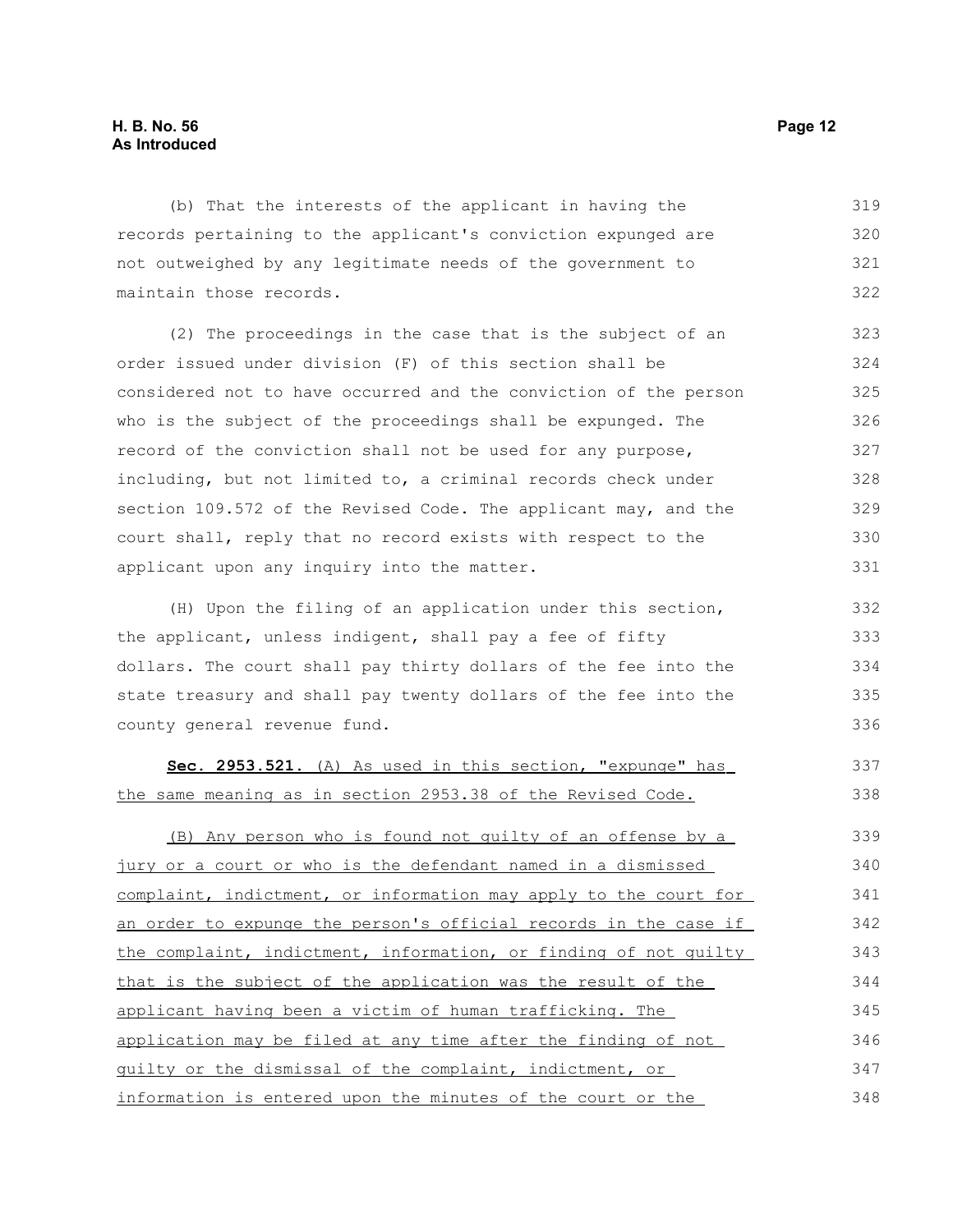| journal, whichever entry occurs first. The application may       | 349 |
|------------------------------------------------------------------|-----|
| request an order to expunge official records for more than one   | 350 |
| offense, but if it does, the court shall consider the request    | 351 |
| for each offense separately as if a separate application had     | 352 |
| been made for each offense and all references in divisions (B)   | 353 |
| to (H) of this section to "the offense" or "that offense" mean   | 354 |
| each of those offenses that are the subject of the application.  | 355 |
| (C) The court may deny an application made under division        | 356 |
| (B) of this section if it finds that the application fails to    | 357 |
| assert grounds on which relief may be granted.                   | 358 |
| (D) If the court does not deny an application under              | 359 |
| division (C) of this section, the court shall set a date for a   | 360 |
| hearing and shall notify the prosecutor for the case of the      | 361 |
| hearing on the application. The prosecutor may object to the     | 362 |
| granting of the application by filing an objection with the      | 363 |
| court prior to the date set for the hearing. The prosecutor      | 364 |
| shall specify in the objection the reasons for believing a       | 365 |
| denial of the application is justified.                          | 366 |
| (E) At the hearing held under division (D) of this               | 367 |
| section, the court shall do all of the following:                | 368 |
| (1) If the prosecutor has filed an objection, consider the       | 369 |
| reasons against granting the application specified by the        | 370 |
| prosecutor in the objection;                                     | 371 |
| (2) Determine whether the applicant has demonstrated by a        | 372 |
| preponderance of the evidence that the complaint, indictment,    | 373 |
| information, or finding of not quilty that is the subject of the | 374 |
| application was the result of the applicant having been a victim | 375 |
| of human trafficking;                                            | 376 |
| (3) If the application pertains to a dismissed complaint,        | 377 |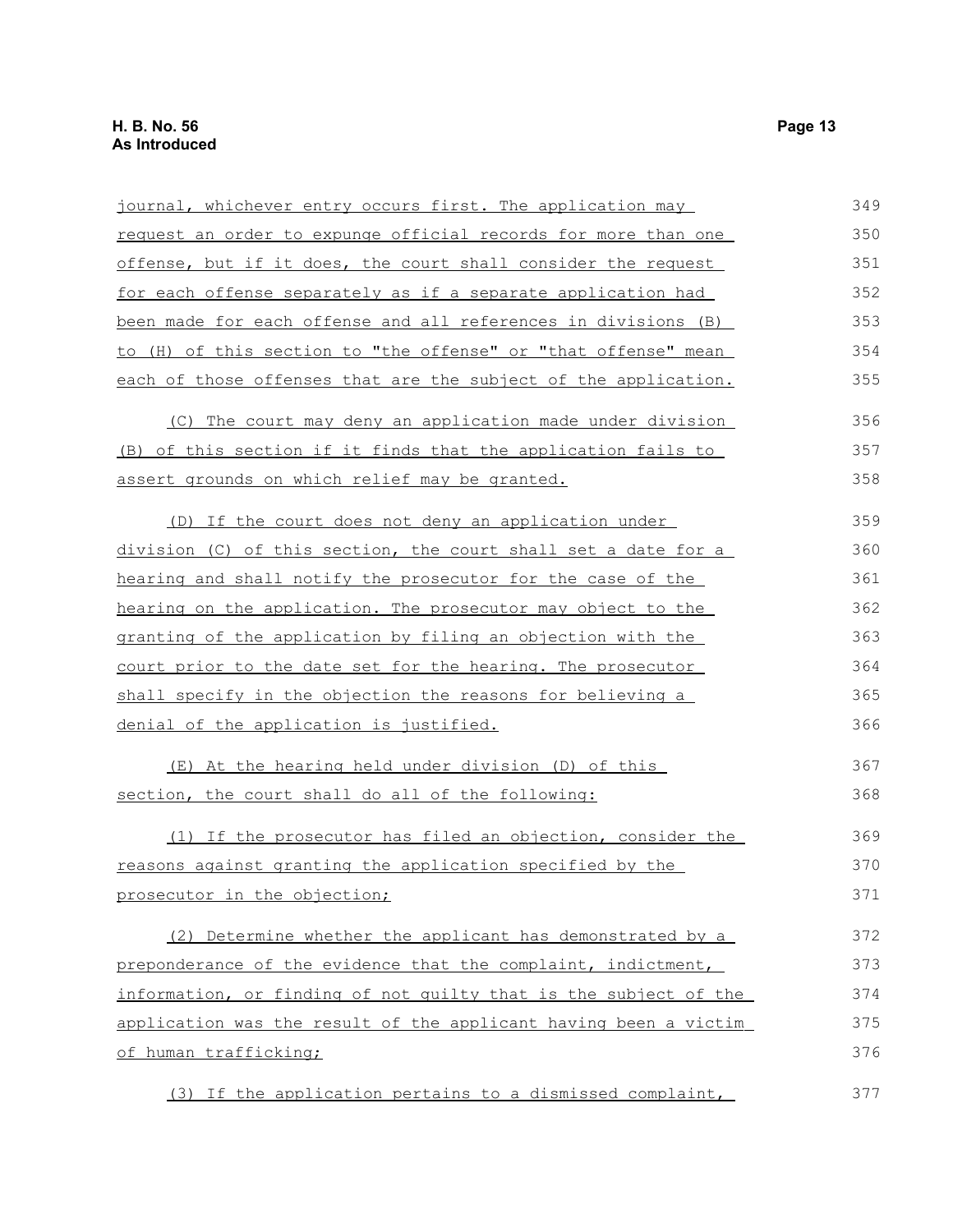| indictment, or information, determine whether the dismissal was  | 378 |
|------------------------------------------------------------------|-----|
| with prejudice or without prejudice and, if the dismissal was    | 379 |
| without prejudice, whether the period of limitations applicable  | 380 |
| to the offense that was the subject of that complaint,           | 381 |
| indictment, or information has expired;                          | 382 |
| (4) Determine whether any criminal proceedings are pending       | 383 |
| against the applicant.                                           | 384 |
| (F)(1) Subject to division (F)(2) of this section, if the        | 385 |
| court finds that the applicant has demonstrated by a             | 386 |
| preponderance of the evidence that the complaint, indictment,    | 387 |
| information, or finding of not quilty that is the subject of the | 388 |
| application was the result of the applicant having been a victim | 389 |
| of human trafficking, the court shall grant the application and  | 390 |
| order that the official records be expunged.                     | 391 |
| (2) The court shall not grant the application and order          | 392 |
| that the official records be expunged unless the court           | 393 |
| determines that the interests of the applicant in having the     | 394 |
| official records pertaining to the complaint, indictment, or     | 395 |
| information or finding of not quilty that is the subject of the  | 396 |
| application expunged are not outweighed by any legitimate needs  | 397 |
| of the government to maintain those records.                     | 398 |
| (G) If an expungement is ordered under division (F) of           | 399 |
| this section, the court shall send notice of the order of        | 400 |
| expungement to each public office or agency that the court has   | 401 |
| reason to believe may have an official record pertaining to the  | 402 |
| case.                                                            | 403 |
| The proceedings in the case that is the subject of an<br>(H)     | 404 |
| order issued under division (F) of this section shall be         | 405 |
| considered not to have occurred and the official records shall   | 406 |